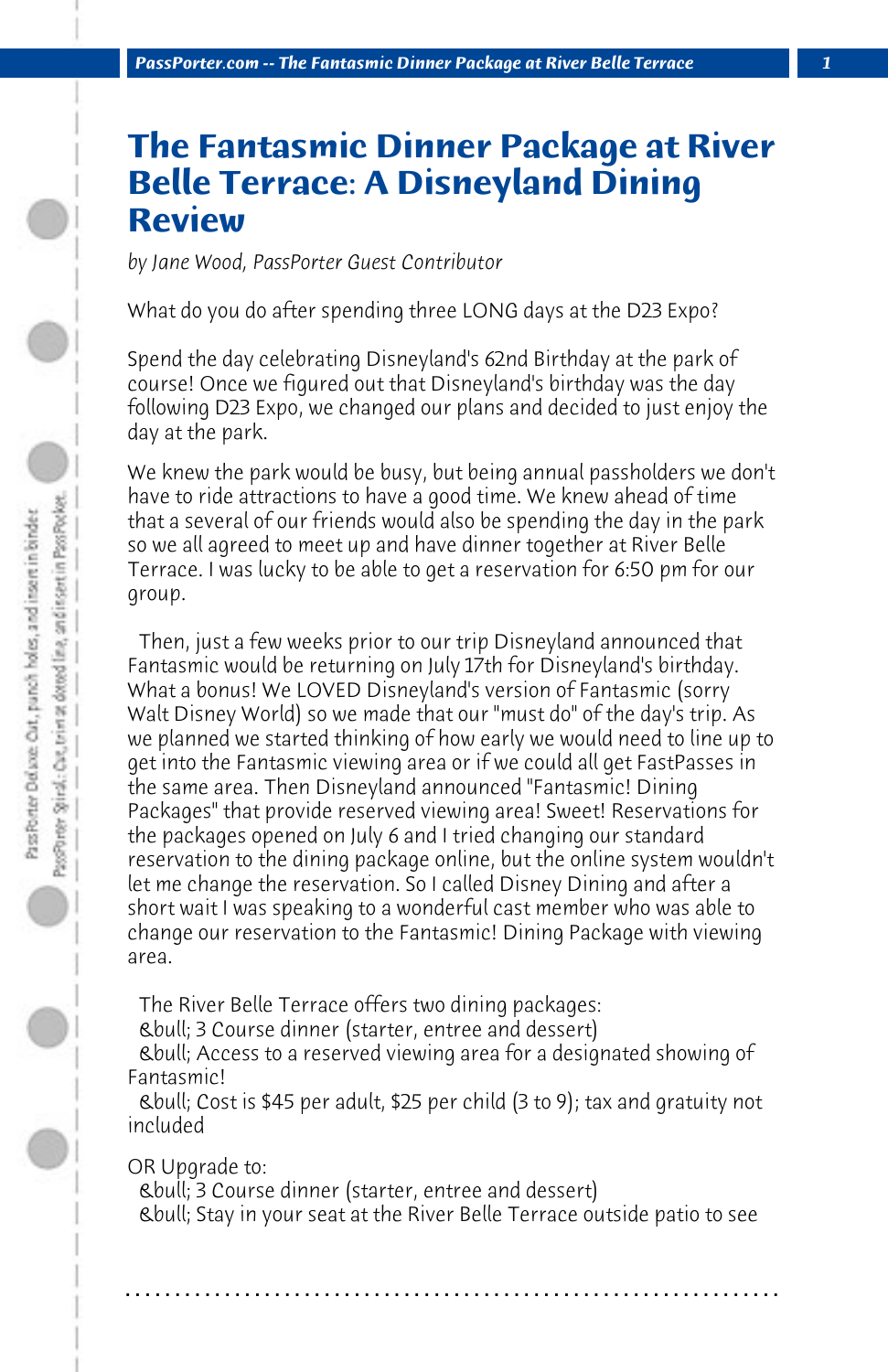the 8:00 pm showing of Fantasmic!

 • Cost is \$60 per adult, \$40 per child (3 to 9); tax and gratuity not included

 We chose the \$45 package with the reserved viewing area and it worked out very well for us.

 We arrived at the River Belle Terrace podium at 6:30 pm and were promptly seated inside the restaurant. Since the upgraded reservations are for the patio we did not have the option of seating outside. But it was a hot day and we were actually quite grateful for the A/C inside the restaurant. There is a special menu for the dining package.

 My husband and I had the salad which was yummy with a very good balance of savory and sweet. Our friends ordered the corn chowder and loved it. With each entree, you could choose two side dishes. The options were: Baked beans, potato salad, cole slaw (with vinaigrette sauce), or green beans. We asked if there was bread served with the meal, but our server said not with this package, but it was included in the upgraded service. We don't know if the menu is different for the upgraded \$60 package, but apparently you DO get bread! Our table's selections were BBQ Ribs (not spicy at all and I'm a wimp), Pulled pork, beef brisket and two "catch of the day" (Arctic Char). Everyone was very happy with their entree and the portions were good sized. My husband was very pleased that I couldn't finish my ribs!

 The people at the table next to us were just slightly ahead of us in their service so we were lucky and got to see the desserts before we ordered. My husband and I decided to divide and conquer and each get a different dessert and split them. I chose the Maleficent Dragon and he ordered the Strawberry Shortcake. I guess I got distracted and missed the "spiced dark chocolate" from the description. The Maleficent Dragon definitely had a bit of a kick to it. Remember I said I was a wimp with the BBQ sauce? Well, this was almost too spicy for me. Luckily the Strawberry Shortcake was there to cool my pallet. This was the winner in the dessert contest for the entire table!

 We were pleasantly surprised that we were able to get a 10% Annual Passholder Discount on the dinner. After paying our check we were given our tickets to the reserved area for the 9:00 pm show. We then headed out to the mass of people outside the restaurant which had grown substantially. We were directed by the cast members where to go to get into the viewing area. As instructed on the ticket, we could enter the area any time after 8:00 pm, so we showed up at about 8:15pm. The entrance to the viewing area was just past the keel boat dock for Tom Sawyers Island. Once you enter that area we circled around the back of

**. . . . . . . . . . . . . . . . . . . . . . . . . . . . . . . . . . . . . . . . . . . . . . . . . . . . . . . . . . . . . . . . . .**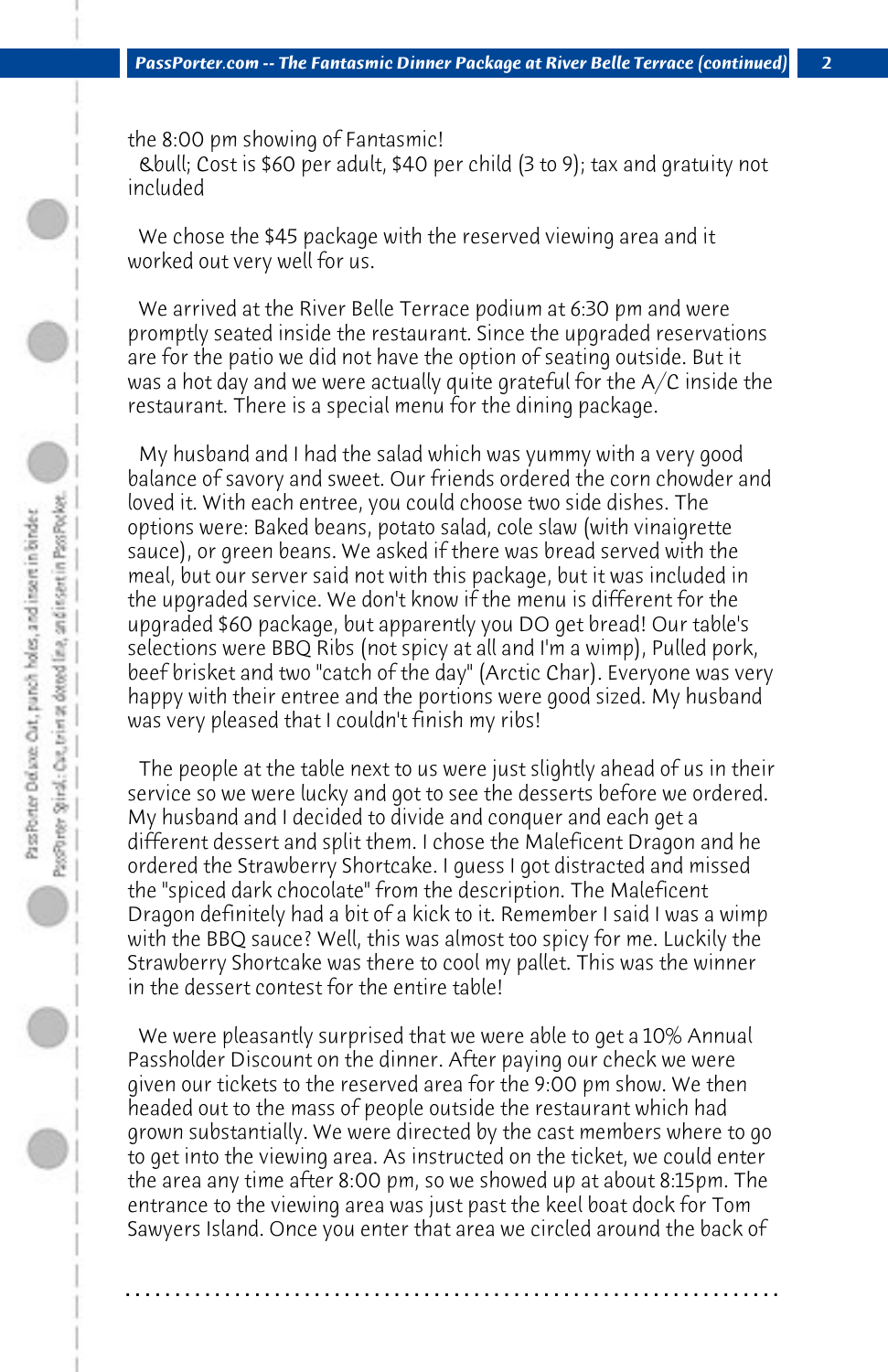*PassPorter.com -- The Fantasmic Dinner Package at River Belle Terrace (continued) 3*

a couple of other non-reserved, standing-room-only groups to our reserved viewing area. (picture of viewing area) We gave our passes to the cast member at the entrance and found spots. The reserved viewing area was slightly to the left of the stage as you look at Tom Sawyer's Island. There was plenty of space available, and when we arrived there were only two "rows" of people in front of us. We all staked out our spots (put down our backpacks) and then took turns going back out to use the restroom. The cast member controlling entry gave us new tickets so we could get back to the area.

 By the time we got back and settled in, it didn't seem like a very long wait for the show. You could tell everyone was SO excited to see the new Fantasmic! Just prior to 9:00pm we were treated to some jazz music and the two Disneyland Ambassador's riding on a raft to reintroduce Fantasmic to the crowd. Of course, it wouldn't be a birthday celebration without the birthday song so we all sang Happy Birthday to Disneyland and then the show started.

 While the original Fantasmic! will always hold a special place in my heart, the Imagineers made some wonderful upgrades to this new version. There are more projections, more lasers and some new characters! I loved it and still got teary when the Mark Twain came around the bend. It was a great way to spend the day at Disneyland!

## [Here are a couple of tips:](http://www.passporter.com/articles/fantasmic-dinner-package-river-belle-terrace.php)

 • Book the package for the 9:00 pm show -- you can stay in the viewing area after Fantasmic! and watch the fireworks (they bring back the water screens and add projections).

 • Bring something comfy to sit on. The cobblestone walkway is hard and in July was still quite warm.

*About The Author: Jane has been a DVC Member since 1993 (Old Key West is her home resort), volunteers at the Walt Disney Family Museum in San Francisco and currently has annual passes to both Disneyland and Walt Disney World. She is looking forward to going "home" in October for the Epcot Food and Wine Festival.*

*Article last updated: 08-03-2017*

*View the latest version online at:* 

*http://www.passporter.com/articles/fantasmic-dinner-package-river-belle-terrace.html*

*Copyright by Jane Wood. All rights reserved under International and Pan-American Copyright Conventions. No part of this publication may be stored in a retrieval system or transmitted in any form by any means electronic, mechanical, photocopying, recording, scanning, or*

**. . . . . . . . . . . . . . . . . . . . . . . . . . . . . . . . . . . . . . . . . . . . . . . . . . . . . . . . . . . . . . . . . .**